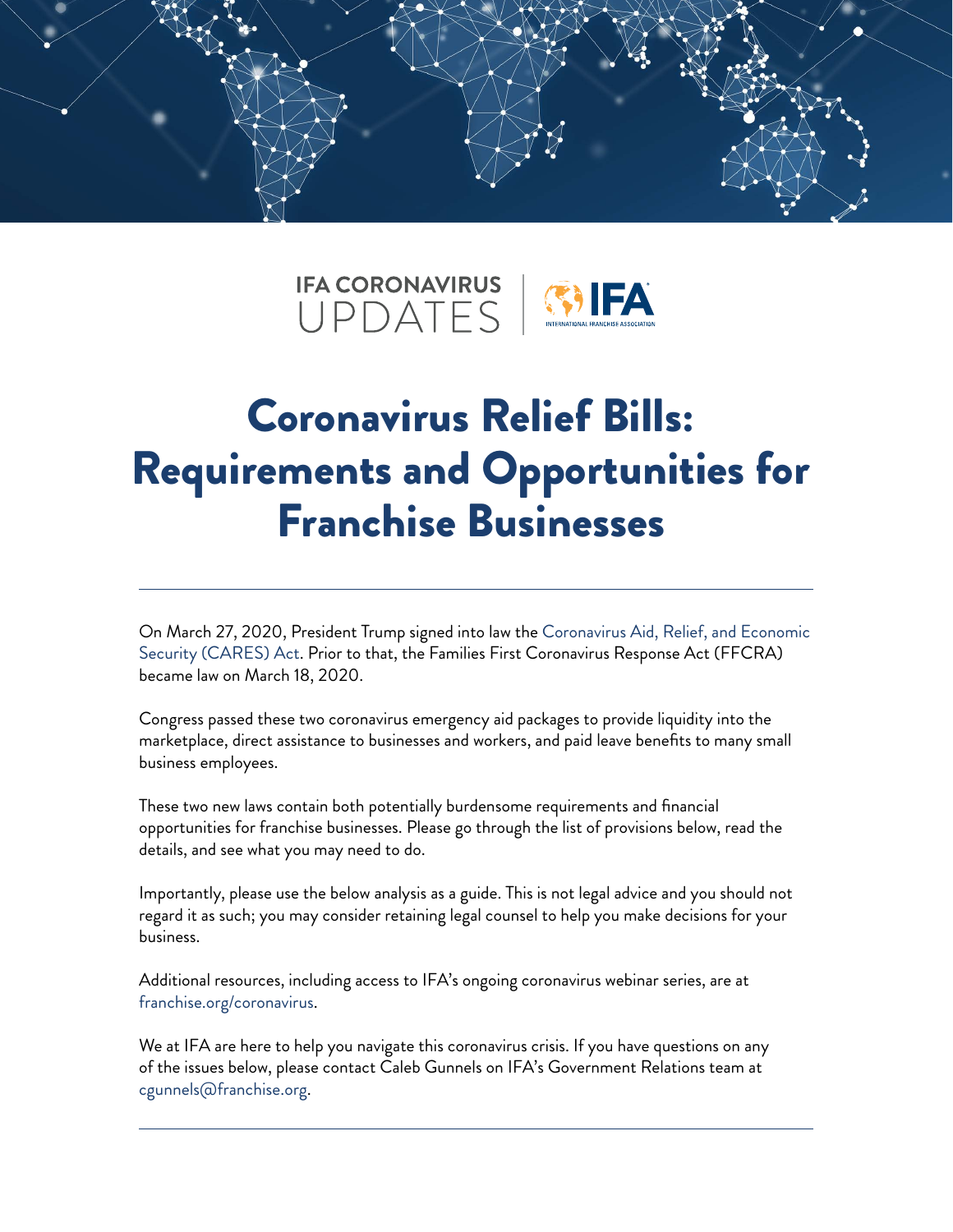## EMERGENCY FAMILY AND MEDICAL LEAVE (SEC. 3102, FFRCA)

WHAT IS IT? Most franchise businesses are required to provide up to 12 weeks of job-protected Family and Medical Leave Act (FMLA) leave for "a qualifying need related to a public health emergency" to employees.

WHO IS COVERED? Private sector employers with fewer than 500 employees must provide FMLA leave to both full-time and part-time employees who have been on the payroll for at least 30 calendar days.

WHEN IS IT REQUIRED? These provisions are effective on Wednesday, April 1, 2020, and will expire on December 31, 2020.

#### WHAT MUST BE PROVIDED?

• Employers covered by the law must provide a maximum of 12 weeks of leave.

## PAID SICK LEAVE (SEC. 5102, FFRCA)

WHAT IS IT? In addition to the Family and Medical Leave requirements, most franchise businesses will also be required to provide 80 hours (10 days) of paid sick leave to employees.

WHO IS COVERED? Private sector employers with fewer than 500 employees must provide the leave. Any full-time or part-time employees are eligible for the leave.

WHEN IS IT REQUIRED? These provisions are effective on Wednesday, April 1, and will expire on December 31, 2020.

WHAT DOES IT COVER? The bill requires covered employers to provide paid sick time to an employee who is unable to work (or telework) because:

- the employee is subject to a federal, state, or local quarantine or isolation order related to COVID-19,
- the employee has been advised by a health care provider to selfquarantine because of COVID-19,
- the employee is experiencing symptoms of COVID-19 and is seeking a medical diagnosis,
- The first two weeks (10 work days) of emergency FMLA leave can be unpaid. An employee can opt to substitute accrued vacation, personal, or sick leave during this time, but an employer may not require an employee to do so.
- The remaining 10 weeks of FMLA leave is required to be paid, generally at two-thirds of the employee's regular rate, for the number of hours the employee would otherwise be scheduled to work.
- The required pay for leave is capped at \$200 per day and \$10,000 in the aggregate.

HOW DO I COMPLY? Please see the U.S. Department of Labor's [guidance document](https://www.dol.gov/newsroom/releases/whd/whd20200326) for further information.

- the employee is caring for an individual subject or advised to quarantine or self-isolate,
- the employee is caring for a son or daughter whose school or place of care is closed, or child care provider is unavailable, due to COVID-19 precautions, or
- the employee is experiencing substantially similar conditions as specified by the Secretary of Health and Human Services, in consultation with the Secretaries of Labor and Treasury.

The required pay for this leave is capped at \$511 per day (\$5,110 in the aggregate) where leave is taken for reasons (1), (2), and (3) noted above (generally, an employee's own illness or quarantine); and \$200 per day (\$2,000 in the aggregate) where leave is taken for reasons (4), (5), or (6) (generally, care for others or school closures).

HOW DO I COMPLY? Please see the U.S. Department of Labor's [guidance document](https://www.dol.gov/newsroom/releases/whd/whd20200326) for further information.

## UNEMPLOYMENT BENEFITS (SEC. 2102 and 2104, CARES Act)

WHAT IS IT? The CARES Act expanded the size (adding \$250 billion) and scope of unemployment benefits.

WHO IS ELIGIBLE? Nearly every employee in the country. Categorized as employees who are unable to work for reasons related to COVID-19. Examples and reasons include:

- an individual who has been diagnosed with COVID–19 or is seeking a medical diagnosis for symptoms;
- a member of the individual's household has been diagnosed with COVID–19;
- an individual is providing care for a family member who has been diagnosed with COVID–19;
- a child or other person for which the individual has primary caregiving responsibility is unable to attend school as a direct result of COVID-19;
- the individual is unable to reach the place of employment because of an imposed quarantine;
- the individual is unable to reach the place of employment because the individual has been advised by a health care provider to selfquarantine;
- the individual was scheduled to commence employment and does not have a job or is unable to reach the job as a direct result of the COVID-19;
- the individual has to quit his or her job as a direct result of COVID–19;

the individual's place of employment is closed as a direct result of the COVID–19).

This section also includes relief for workers who are self-employed, as well as independent contractors.

WHO IS INELIGIBLE? An individual who has the ability to telework with pay, and/or an individual who is receiving paid sick leave or other paid leave benefits, regardless of whether the individual meets any of the examples under eligibility (above).

WHEN IS IT AVAILABLE? Provisions apply retroactively to January 27, 2020, and expire July 31, 2020.

WHAT IS COVERED? Makes unemployment benefits more generous by adding a \$600/week across-the-board payment (in addition to state unemployment benefits) increase through the end of July. In addition, for those who need it, the bill provides an additional 13 weeks of benefits beyond what states typically allow.

#### HOW COULD THIS SECTION IMPACT MY BUSINESS? An

employee who is let go may now earn an extra \$600 per week (\$15/ hr), in addition to state unemployment benefits which vary by state. This additional income has small businesses concerned it may be more difficult to bring back some employees after the virus passes, as well as maintain their workforce at the same level to qualify for Paycheck Protection Loans.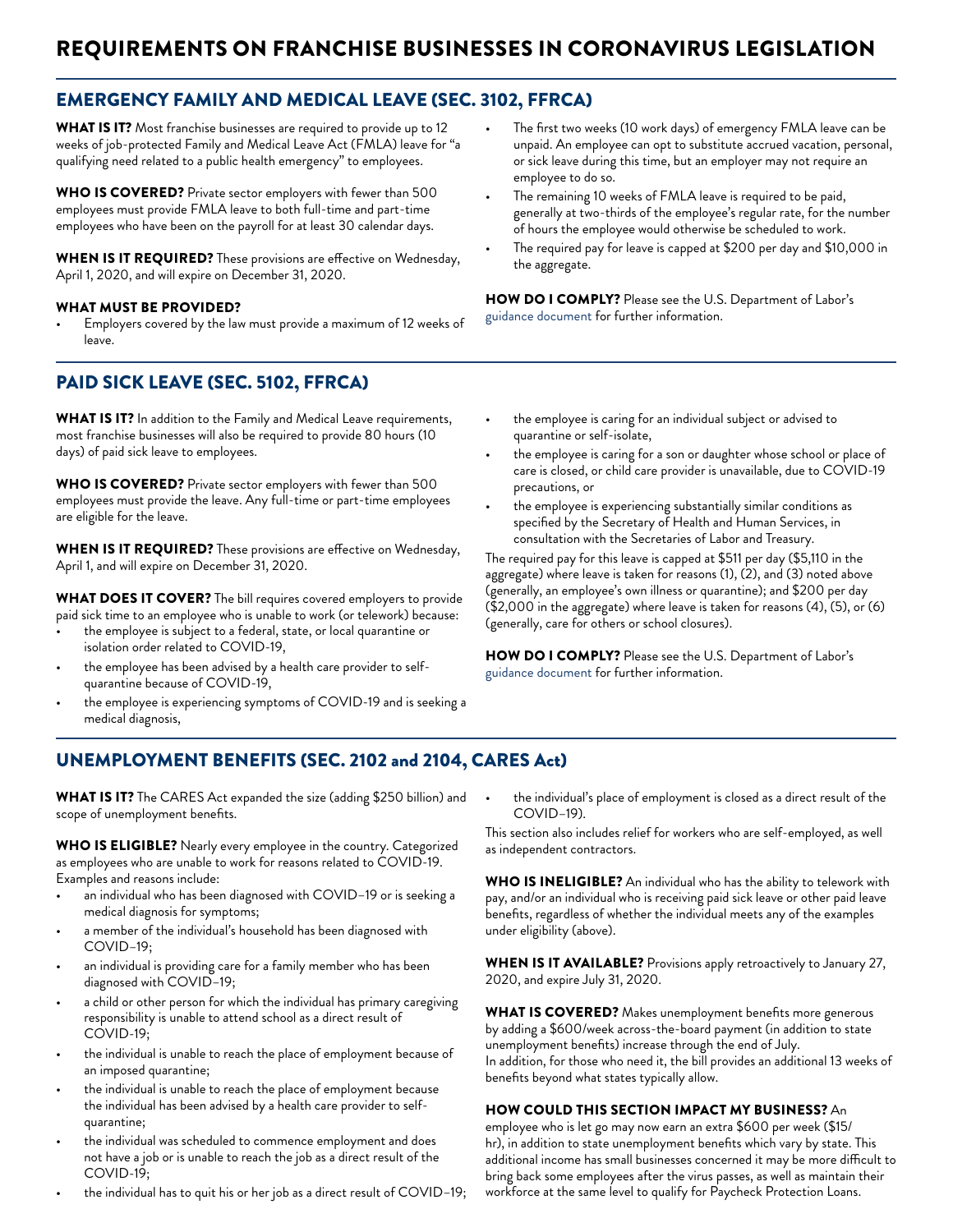## OPPORTUNITIES FOR FRANCHISE BUSINESSES IN CORONAVIRUS LEGISLATION

### PAYCHECK PROTECTION PROGRAM (SEC. 1102, CARES Act)

WHAT IS IT? The Small Business Administration (SBA) is guaranteeing \$349 billion worth of zero-SBA fee, less-than-four-percent interest loans to small businesses that cover 2.5 times of their average total payroll costs incurred during the one-year period prior to the date on which the loan is made. Maximum loan available is \$10 million.

Loans may be forgiven if the borrower maintains the average number of full-time equivalent employees per month employed by the eligible recipient during the period beginning on February 15, 2019 and ending on June 30, 2019. In other words, businesses are eligible if their 2019 and 2020 employee averages are equal during the same time frame.

WHO IS ELIGIBLE? Four categories of organizations experiencing COVID-19 disruptions are eligible (Of note, this loan program should be available to nearly all franchisees):

- Any small business concern, business concern, non-profit organization, sole proprietorship, independent contractor or self-employed individual that employs fewer than 500 employees per physical location.
- Any organization that meets the SBA's size standards.
- Any organization that is assigned a North American Industry Classification System code beginning with 72.
- Any organization operating as a franchise that is assigned a franchise identifier code by the SBA: [www.sba.gov/sba-franchise-directory](http://www.sba.gov/sba-franchise-directory)

WHEN IS IT AVAILABLE? Immediately upon the issuance of guidance. Loans can cover the period beginning on February 15, 2020 and ending on June 30, 2020.

WHAT DOES IT COVER? Eligible organizations may use these loans to cover payroll costs for both full-time and part-time employees (which includes salary, wage, commission or other compensation), or payment of tips, sick/medical/family/vacation leave, group health care benefits and insurance premiums, retirement benefits, state and local taxes assessed on employee compensation, or the sum of payments of any compensation. These loans also can be used toward mortgage interest (but not principal), rent and utilities.

WHAT DOES IT NOT COVER? These loans cannot be used to pay wages for family or sick leave for which a credit is allowed under the second coronavirus relief bill (*the Families First Coronavirus Response Act, Public Law 116-127*). These loans can also not be used for mortgage principal.

HOW CAN YOU APPLY? Details from the SBA are forthcoming within 30 days after enactment. Please stay tuned to IFA channels for additional information as it becomes available.

#### EMERGENCY ECONOMIC INJURY DISASTER LOANS (SEC. 1110, CARES Act)

WHAT IS IT? This provision expanded eligibility for access to SBA's Economic Injury Disaster Loans (EIDLs). The SBA shall waive any personal guarantee on advances and loans below \$200,000 on these loans made in response to COVID-19 before December 31, 2020.

WHO IS ELIGIBLE? Businesses, sole proprietorships, independent contractors, non-profits, cooperatives or ESOPs with fewer than 500 employees.

WHEN IS IT AVAILABLE? Immediately upon enactment through December 31, 2020.

WHAT DOES IT COVER? Providing paid sick leave to employees, maintaining payroll, meeting increased costs to obtain materials, making rent or mortgage payments, and repaying obligations that cannot be met due to revenue losses.

HOW CAN YOU APPLY? Visit [disasterloan.sba.gov/ela](http://disasterloan.sba.gov/ela).

#### TREASURY FUND (SEC. 4003, CARES Act)

WHAT IS IT? The Treasury Department is now offering to businesses access to a \$454 billion "Exchange Stabilization Fund" to provide loans, loan guarantees, and other investments.

WHO IS ELIGIBLE? Any business created or organized in the United States and that has significant operations in and a majority of its employees based in the United States, and is not otherwise receiving adequate relief under other provisions of the bill.

Eligible companies must meet several additional criteria, and loans through the Federal Reserve generally (though with possible exceptions) prevent the borrower from repurchasing stock and dividend payments while the loan is outstanding, plus an additional year.

WHEN IS IT AVAILABLE? These Treasury loans may be available upon enactment until December 31, 2020.

HOW CAN YOU APPLY? Details from the Treasury Department are forthcoming. Please stay tuned to IFA channels for additional information.